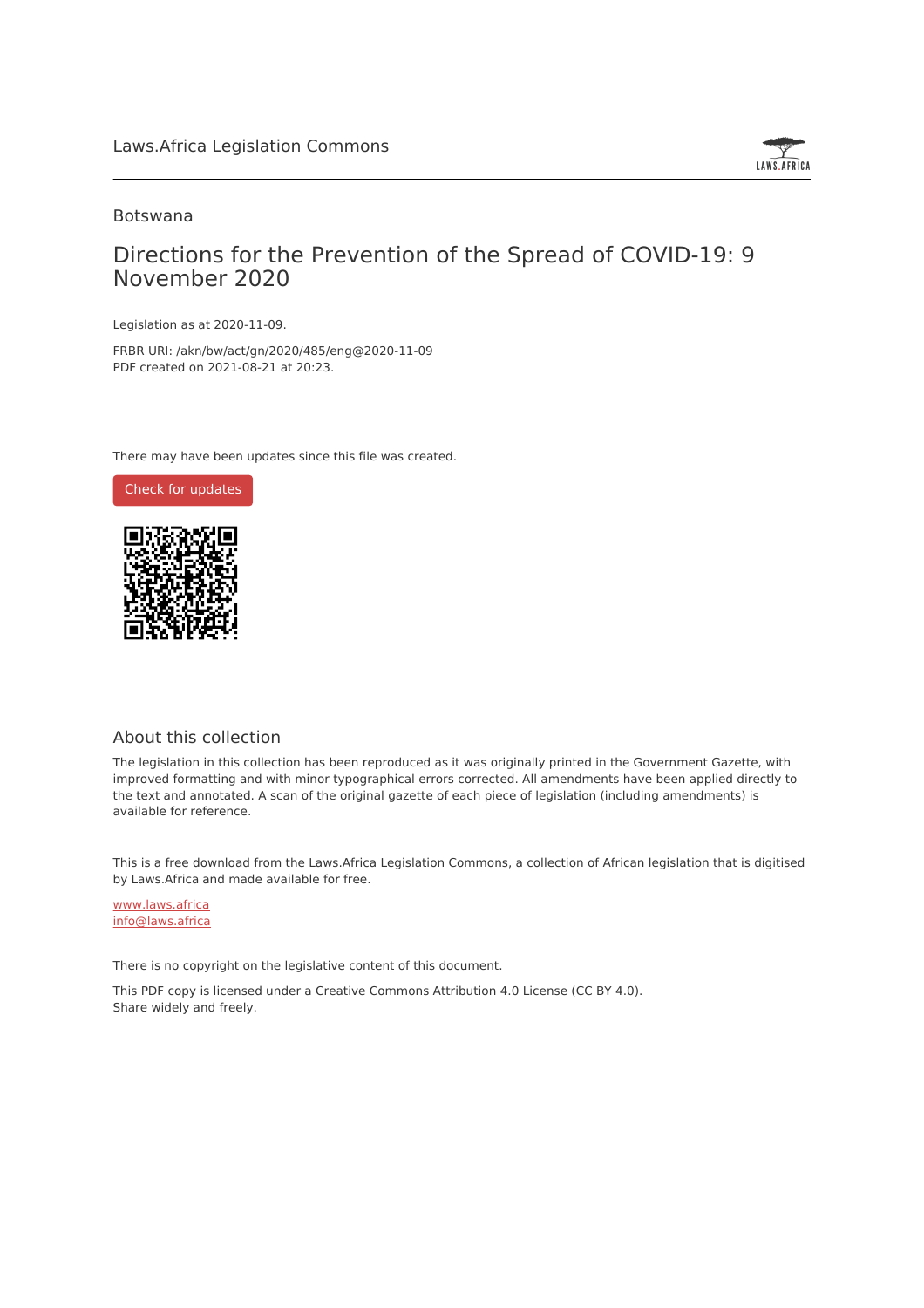# **Table of Contents**

| Directions for the Prevention of the Spread of COVID-19: 9 November 2020 | 3 |
|--------------------------------------------------------------------------|---|
| Government Notice 485 of 2020                                            | 3 |
| 1. Most effective prevention                                             | 3 |
| 2. Use of masks in public places                                         | 3 |
| 3. Travel                                                                | 3 |
| 4. COVID-19 tests for inter-zonal travel                                 | 3 |
| 5. Travel across COVID zones                                             | 3 |
| 6. Gatherings                                                            | 4 |
| 7. Meeting                                                               | 4 |
| 8. Societies                                                             | 4 |
| 9. Faith-based organisation services                                     | 4 |
| 10. Funerals                                                             | 4 |
| 11. Cultural and traditional occasions                                   | 5 |
| 12. Social distancing                                                    | 5 |
| 13. General advice to the public                                         | 5 |
|                                                                          |   |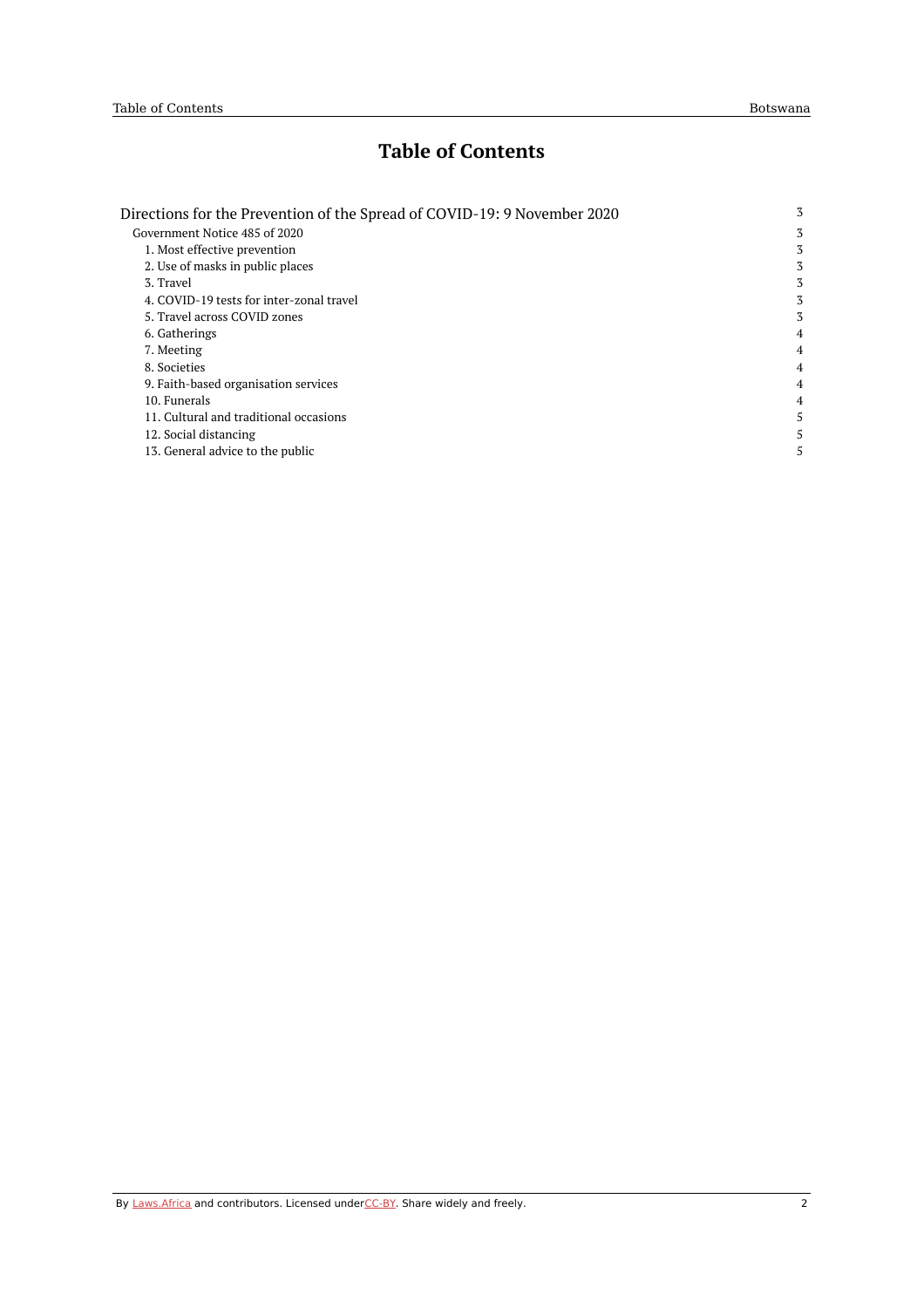### **Botswana**

# <span id="page-2-1"></span><span id="page-2-0"></span>**Directions for the Prevention of the Spread of COVID-19: 9 November 2020**

# **Government Notice 485 of 2020**

Published in [Government](https://commons.laws.africa/akn/bw/act/gn/2020/485/media/publication/bw-act-gn-2020-485-publication-document.pdf) Gazette no. 114 on 9 November 2020 **Assented to on 9 November 2020**

#### **Commenced on 9 November 2020**

*[Up to date as at 9 November 2020]*

The Director of Health Services hereby gives the following direction under regulation 16 (4) (c) of the Emergency Powers (COVID-19) Regulations, 2020 —

# <span id="page-2-2"></span>**1. Most effective prevention**

The most effective prevention of transmission of COVID-19 is frequent hand wash with clean water and soap for at least 40 seconds.

# <span id="page-2-3"></span>**2. Use of masks in public places**

A person shall wear a cloth face mask or homemade item that covers the nose and mouth or another appropriate item that covers the nose and mouth when in a public place.

# <span id="page-2-4"></span>**3. Travel**

- (a) A person entering and exiting Botswana shall have a valid 72 hours PCR negative test;
- (b) A traveller entering Botswana may at his/her own cost be required to undertake immediate COVID-19 testing and isolation or quarantine within the COVID zone of entry;
- (c) A non-citizen and a non-resident traveller who does not meet the requirements of paragraph 3 (a) shall not be allowed entry into Botswana; and
- (d) Travel by all Government employees, parastatals and State owned entities is suspended for regional and international meetings, workshops and conferences until further notice.

# <span id="page-2-5"></span>**4. COVID-19 tests for inter-zonal travel**

The Director may require a person who applies for an inter-zonal permit to take a COVID-19 test where the applicant —

- (a) Is travelling from a COVID-19 high risk zone or area;
- (b) Returns from a COVID-19 high risk zone or area to a COVID-19 low risk zone or area; or
- $(c)$ Transits a COVID-19 high risk zone or area.

Where a person's COVID-19 test results are positive an inter-zonal permit shall not be issued.

For purposes of this paragraph "high risk zone or area" means a COVID zone or area which the Director determines has a high number of COVID-19 cases.

# <span id="page-2-6"></span>**5. Travel across COVID zones**

By [Laws.Africa](https://edit.laws.africa/widgets/pdf-attribution) and contributors. Licensed und[erCC-B](https://edit.laws.africa/widgets/pdf-cc-by)Y. Share widely and freely. 3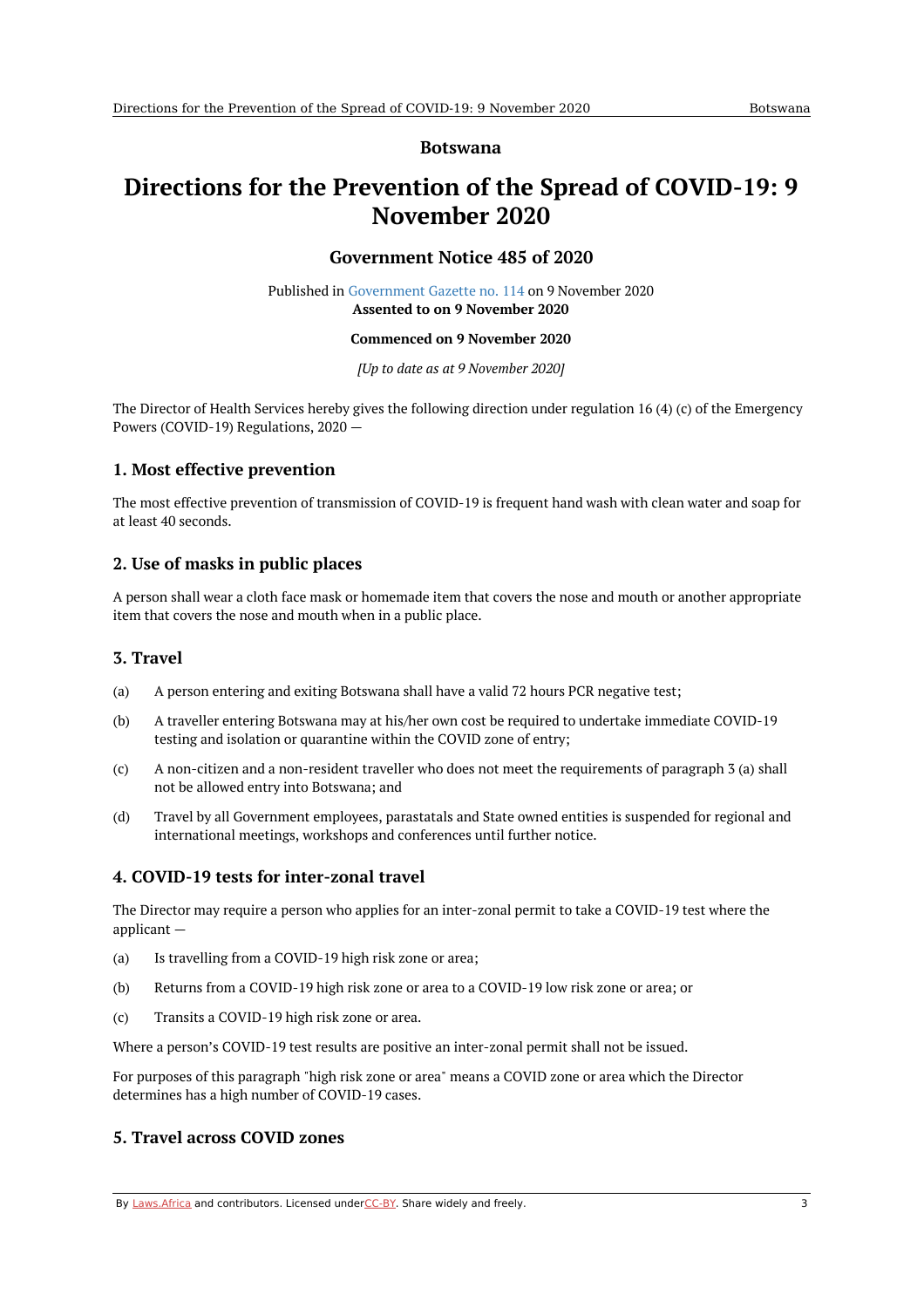- (a) A person shall not undertake non-essential travel;
- (b) A person shall not travel across COVID zones without a permit;
- $(c)$ A person may only travel across COVID zones to —
	- (i) attend a funeral of an immediate member of the family, or
	- (ii) to access a farm, ranch, garden, ploughing field ( *masimo*) or cattle post (*moraka*):

Provided that the person has been issued with a permit under the Emergency Powers (COVID-19) Regulations; and

(d) For purposes of paragraph (c) (i), "immediate member of the family" means a spouse, son, daughter, siblings or parent.

#### <span id="page-3-0"></span>**6. Gatherings**

All public gatherings of more than 2 people are prohibited:

Provided that parties shall not be held.

#### <span id="page-3-1"></span>**7. Meeting**

- (a) Every meeting shall have a host or convener. The host or convener of a meeting shall be responsible for the adherence to COVID-19 protocols for persons attending the meeting;
- (b) A meeting, workshop or conference shall have a maximum of 50 persons;
- (c) A person shall not travel across COVID zones for purposes of a meeting, workshop or conference; and
- (d) Notwithstanding paragraph (c) a convener or facilitator may apply for a permit to cross COVID zones for purposes of a meeting, workshop or conference.

#### <span id="page-3-2"></span>**8. Societies**

A maximum of 50 individuals may meet for the following societies —

- (a) Faith based organizations, which shall have a maximum of two religious services per week;
- (b) Any club, company, partnership or association registered by the Registrar of Societies; and
- (c) All central committees of political parties.

#### <span id="page-3-3"></span>**9. Faith-based organisation services**

Faith-based organisation services shall —

- (a) Have a maximum of 50 persons;
- (b) Not last more than 2 hours;
- (c) Not make provision for food or allow for the sale of food; and
- (d) Have a maximum of two religious services per week.

#### <span id="page-3-4"></span>**10. Funerals**

- (a) A funeral and a memorial service shall have a maximum of 50 persons; and
- (b) Funeral and memorial services shall not last more than 2 hours and food shall not be provided at such services:

By [Laws.Africa](https://edit.laws.africa/widgets/pdf-attribution) and contributors. Licensed und[erCC-B](https://edit.laws.africa/widgets/pdf-cc-by)Y. Share widely and freely. 4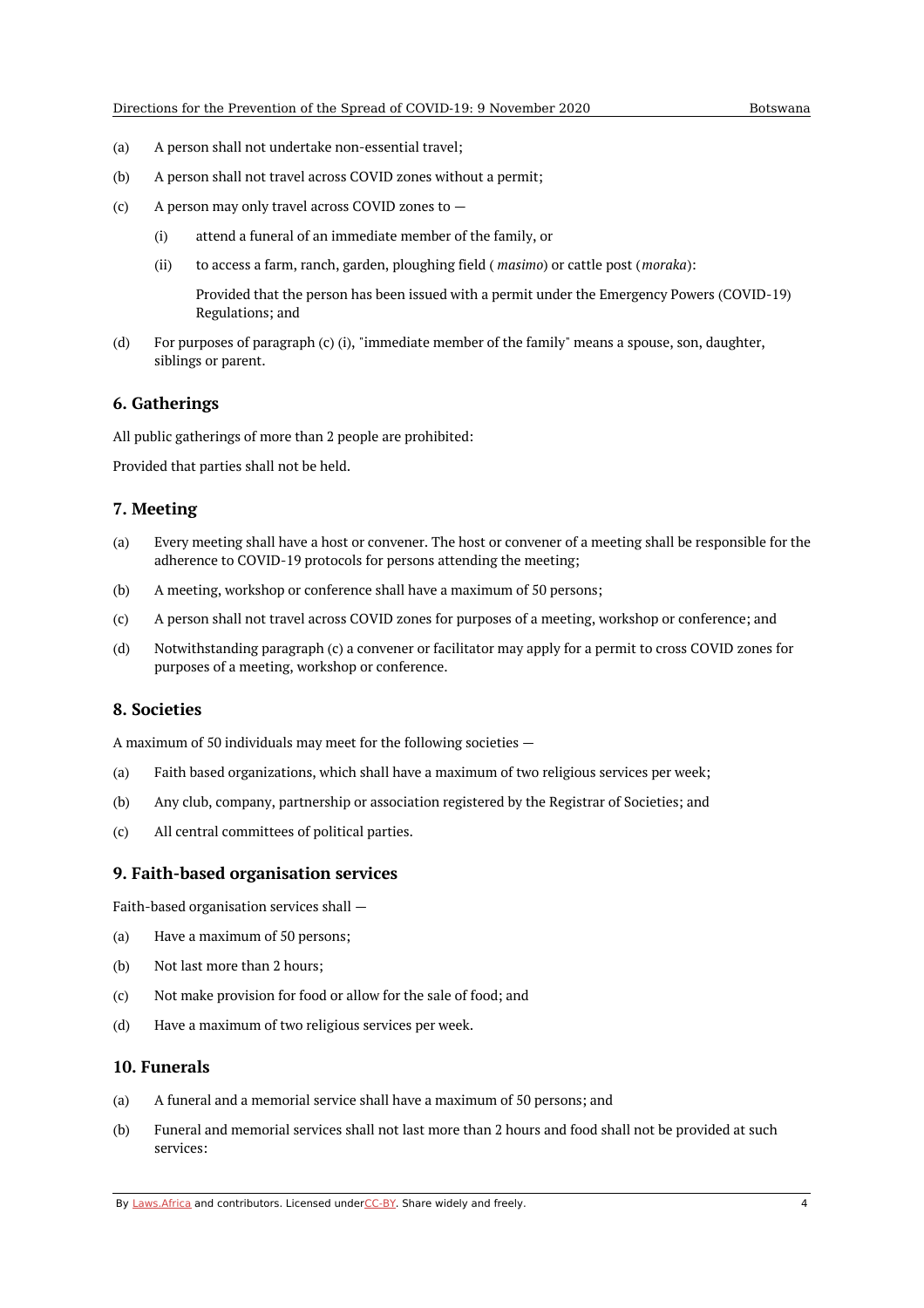Provided that food may be provided for members of the household.

### <span id="page-4-0"></span>**11. Cultural and traditional occasions**

A maximum of 50 individuals and a distance of  $1 - 2$  metres shall be maintained at cultural and traditional occasions such as —

- (a) *Go isa mafoko*;
- (b) *Patlo*;
- (c) *Magadi*; or
- (d) *Kgoroso*.

# <span id="page-4-1"></span>**12. Social distancing**

A distance of  $1 - 2$  metres between individual persons shall be maintained in a  $-$ 

- (a) Gathering;
- (b) Bank;
- (c) Restaurant, including take-away restaurant;
- (d) Supermarket and a shop;
- (e) Pharmacy;
- (f) Government service department; and
- (g) Memorial service.

#### <span id="page-4-2"></span>**13. General advice to the public**

- (a) To frequently wash hands with soap and clean water;
- (b) To ensure easy access to clean water and soap for hand washing at any public gathering where a maximum of 50 persons are allowed;
- (c) To ensure strict hand washing and surface cleaning for all equipment used during burial;
- (d) To clean high touch areas with disinfectants (examples of high touch areas are doors, elevators, counters, etc.);
- (e) To cover the nose and mouth with a tissue or flexed elbow when sneezing or coughing;
- (f) To avoid direct contact with anyone with cold or flu symptoms;
- (g) To avoid handshakes, hugs and kisses when greeting each other;
- (h) To ensure continued safety of other users of health facilities, individuals who have cold or flu symptoms (cough, fever, sore throat) and have had contact with returning travellers shall —
	- (i) Call the number 16649,
	- (ii) Not use public transport, and
	- (iii) If using a private vehicle or on foot, alert health facility officers on arrival before entering the facility; and
- (i) Information from any other source other than the Director of Health Services and the World Health Organization should not be relied on by the public as credible and correct information.